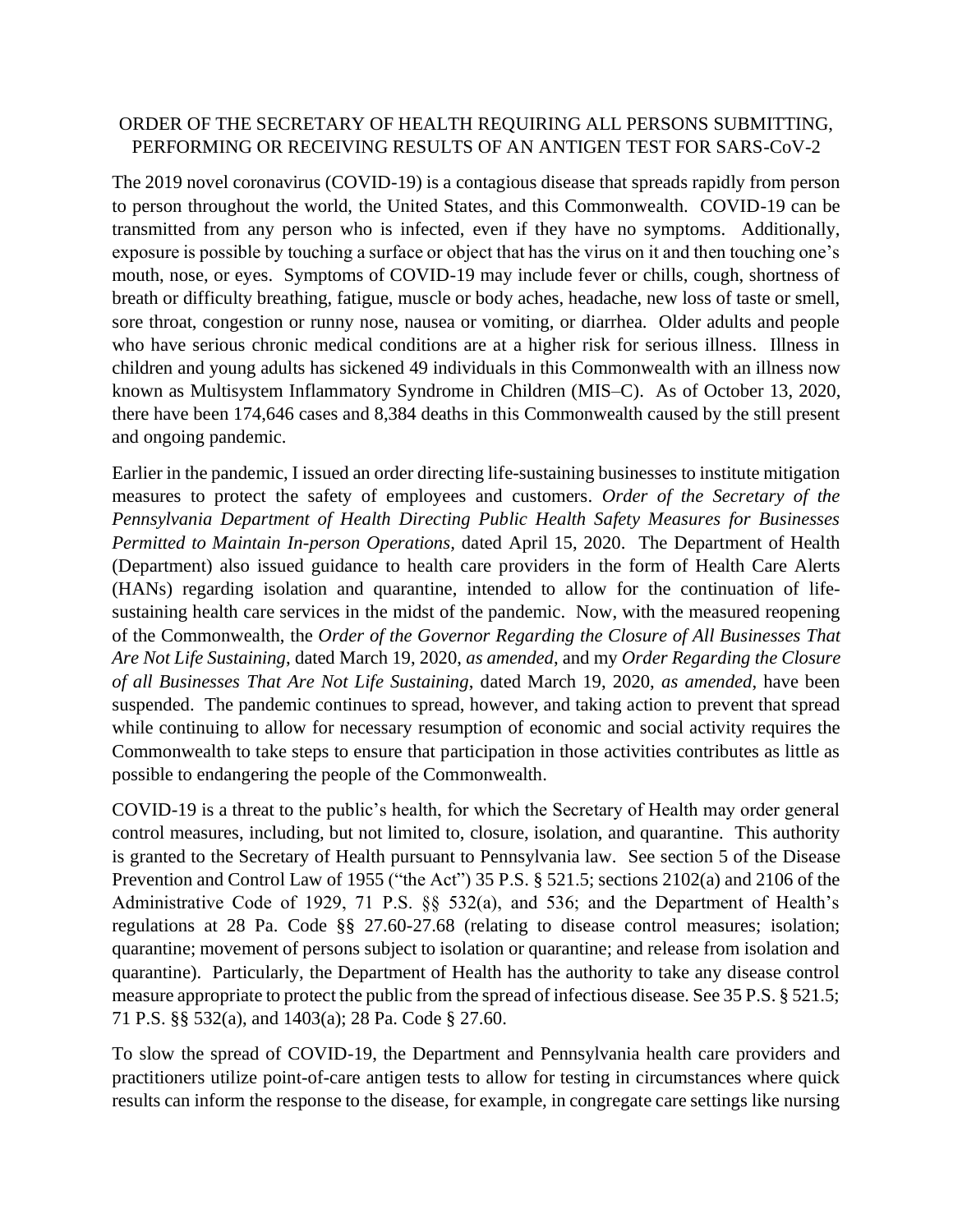homes and prisons. The Department has received and expects to continue to receive shipments of point-of-care antigen tests from the federal government for these purposes, some of which may be destined for use by entities providing health care services who are not typically responsible for reporting disease test results. In fact, some health care providers, practitioners, or other entities may already have received these antigen tests. While some, for example, university and college student health centers, will be required by federal and state laboratory regulations to have or partner with traditional reporting entities, *i.e*., laboratories, in order to provide this testing, the Department is utilizing this Order to reinforce already existing reporting requirements, particularly for those who have not routinely reported cases under the Act and regulations. COVID-19 is a reportable disease pursuant to the Act and the regulations promulgated thereunder. 35 P.S. §§ 521.2 and 521.4; see also 28 Pa. Code §§ 27.3, 27.4, 27.21a and 27.22.

Accordingly, on this day, October 13, 2020, in order to prevent and control the spread of disease, I hereby order:

Section 1: Definitions:

- A. *Health care practitioner*--An individual who is authorized to practice some component of the healing arts by a license, permit, certificate or registration issued by a Commonwealth licensing agency or board.
- B. *Health care provider*--An individual, a trust or estate, a partnership, a corporation (including associations, joint stock companies and insurance companies), the Commonwealth, or a political subdivision, or instrumentality (including a municipal corporation or authority) thereof, that operates a health care facility.
- C. *Clinical laboratory*--A laboratory for which a permit has been issued to operate as a clinical laboratory under the Clinical Laboratory Act [\(35 P. S. §§ 2151-](https://1.next.westlaw.com/Link/Document/FullText?findType=L&pubNum=1000262&cite=PS35S2151&originatingDoc=N18070A508E8611DE9819E4AEF12068F2&refType=LQ&originationContext=document&transitionType=DocumentItem&contextData=(sc.Category))[-2165\)](https://1.next.westlaw.com/Link/Document/FullText?findType=L&pubNum=1000262&cite=PS35S2165&originatingDoc=N18070A508E8611DE9819E4AEF12068F2&refType=LQ&originationContext=document&transitionType=DocumentItem&contextData=(sc.Category)).
- Section 2. Reporting of Antigen Test Results
	- A. A health care practitioner or health care provider, that is submitting a specimen for antigen testing, performing antigen testing or receiving the result of an antigen test is required to:
		- i. When submitting to a laboratory for processing, include with the specimen all of the information required by the Department in HAN 495 (relating to providing demographic variables as part of laboratory submission forms).
		- ii. Report all antigen test results in accordance with the law and the direction of the Department as defined in HAN 531